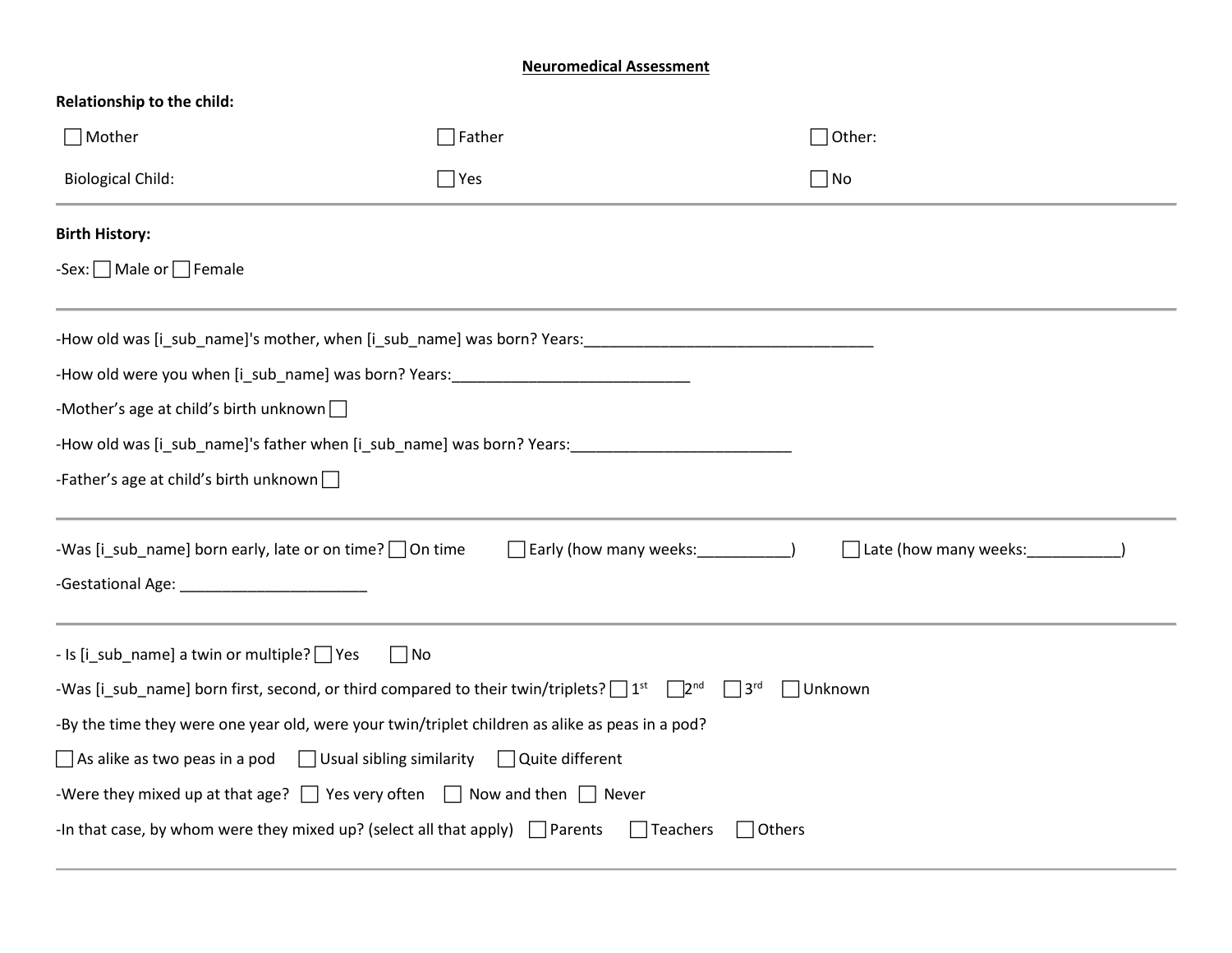|                                  |                                                                                                                     | -Do you know approximately how much $[i$ _sub_name] weighed at birth? $\Box$ Yes                                 | $\Box$ No                  |                                      |
|----------------------------------|---------------------------------------------------------------------------------------------------------------------|------------------------------------------------------------------------------------------------------------------|----------------------------|--------------------------------------|
|                                  | Approximate weight at birth: __________________________________(kg)                                                 |                                                                                                                  |                            |                                      |
|                                  |                                                                                                                     | -How would you characterize [i_sub_name]'s size at birth? Small Normal I Large Don't Know                        |                            |                                      |
|                                  | Approximate length at birth: ___________________________________(cm)                                                | -Do you know approximately what [i_sub_name]'s length was at birth? $\Box$ Yes $\Box$ No                         |                            |                                      |
|                                  |                                                                                                                     | -How would you characterize [i_sub_name]'s length at birth? [ ] Small [ ] Normal [ ] Large                       | $\Box$ Don't Know          |                                      |
|                                  |                                                                                                                     | -How would you characterize [i_sub_name]'s head circumference at birth? $\Box$ Small $\Box$ Normal $\Box$ Large  |                            | □ Don't Know                         |
|                                  | -Child's APGAR score at birth (1 Minute):                                                                           |                                                                                                                  |                            |                                      |
| $\frac{1}{\square}$ <sup>1</sup> |                                                                                                                     | $\Box$ 5<br>$\overline{\Box}$ 6                                                                                  | $\overline{\mathcal{A}}$ 8 | 9<br>  10<br>Unknown                 |
|                                  | -Child's APGAR score at birth (5 Minutes):                                                                          |                                                                                                                  |                            |                                      |
| $\bigsqcup 1$                    |                                                                                                                     | $\Box$ 5<br>$\overline{\phantom{0}}$ 6                                                                           |                            | $ 9\rangle$<br>10<br><b>□Unknown</b> |
|                                  | -Did you have a bad fever during pregnancy? $\Box$ Yes<br>-Do you know the cause of the fever? $\Box$ Yes $\Box$ No | -Did [i_sub_name]'s biological mother have a bad fever during pregnancy? $\Box$ Yes<br>□ Don't know<br>$\Box$ No | Oon't know⊓<br>  No        |                                      |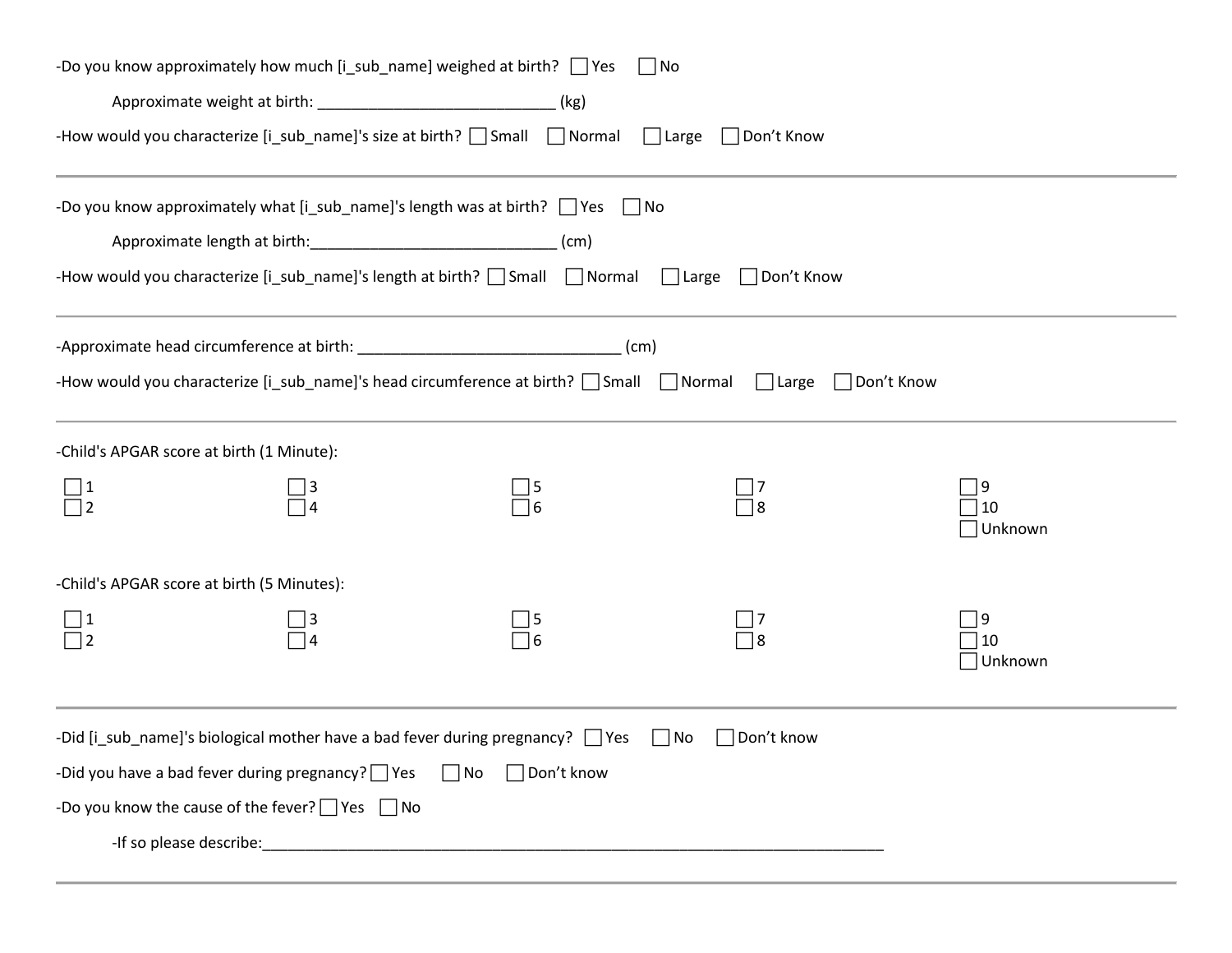| -Was [i sub name]'s biological mother hospitalized during pregnancy because she was very sick? Tes Tho Then't know                                                                                                            |
|-------------------------------------------------------------------------------------------------------------------------------------------------------------------------------------------------------------------------------|
| -Were you hospitalized during pregnancy because you were very sick? $\Box$ Yes $\Box$ No                                                                                                                                      |
| -Were there any emergencies or problems during the delivery? $\Box$ Yes<br>$\Box$ No                                                                                                                                          |
| If so please describe: and the state of the state of the state of the state of the state of the state of the state of the state of the state of the state of the state of the state of the state of the state of the state of |
|                                                                                                                                                                                                                               |
| -Was [i sub name] born in the hospital? $\Box$ Yes $\Box$ No<br>□ Don't know                                                                                                                                                  |
| -Did he/she have to go to the hospital directly after birth? $\Box$ Yes $\Box$ No $\Box$ Don't know                                                                                                                           |
| -Did he/she have to stay in the hospital longer than normal after birth? $\Box$ Yes $\Box$ No<br>  Don't know                                                                                                                 |
| -Did [i sub name] cry right away when born? $\Box$ Yes $\Box$ No<br>    Don't know                                                                                                                                            |
| -Did [i_sub_name] need a machine to breathe? $\Box$ No $\Box$ Yes, a ventilator $\Box$ Yes, a bag and mask $\Box$ Yes, other (describe) $\Box$ Don't Know                                                                     |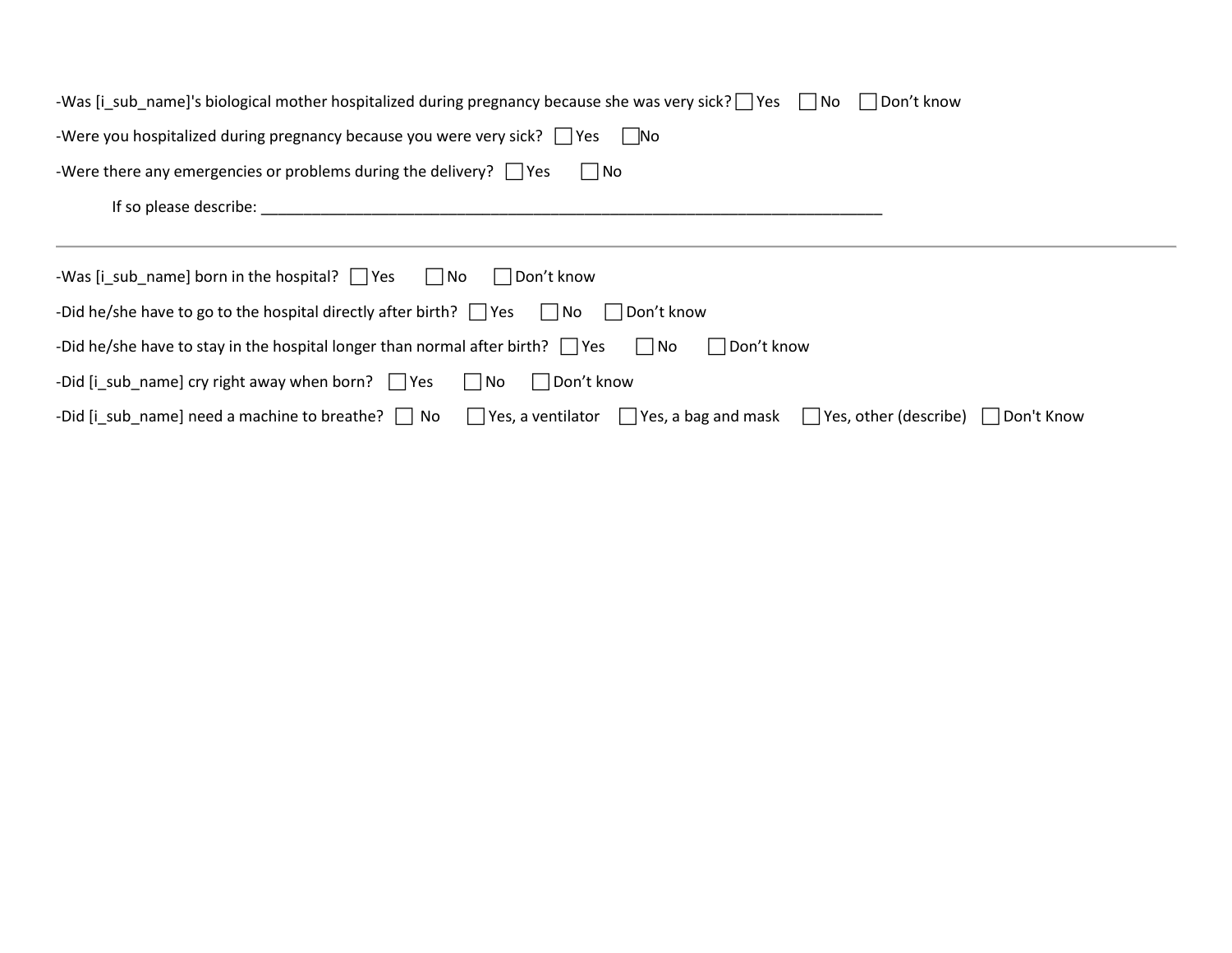| -Was [i_sub_name] admitted to a neonatal intensive care unit or pediatric high intensity unit?   Yes |                                                           |                                                                                                                      |                                           | ∣No                                          | $\Box$ Don't know                            |                                                 |
|------------------------------------------------------------------------------------------------------|-----------------------------------------------------------|----------------------------------------------------------------------------------------------------------------------|-------------------------------------------|----------------------------------------------|----------------------------------------------|-------------------------------------------------|
|                                                                                                      |                                                           |                                                                                                                      |                                           |                                              |                                              |                                                 |
| -Has [i_sub_name] ever been admitted to hospital other than at birth? $\Box$ Yes                     |                                                           |                                                                                                                      | $\Box$ No                                 | □ Don't know                                 |                                              |                                                 |
| Describe (admitted for what, and when, etc): https://www.com/www.com/www.com/www.com/                |                                                           |                                                                                                                      |                                           |                                              |                                              |                                                 |
|                                                                                                      |                                                           |                                                                                                                      |                                           |                                              |                                              |                                                 |
| Hospitals: If other what hospital                                                                    |                                                           | <u> 2000 - 2000 - 2000 - 2000 - 2000 - 2000 - 2000 - 2000 - 2000 - 2000 - 2000 - 2000 - 2000 - 2000 - 2000 - 200</u> |                                           |                                              |                                              |                                                 |
| 1. Ahadi Medical Clinic                                                                              | 11. Bengo Medical<br>Clinic                               | 21. Coba<br>Development Agency<br>(Dzitsoni)                                                                         | 31. Giriama Mission<br>Dispensary         | 41. Jah Glory Medical<br>Clinic              | 51. Kaoyeni (Tinga)<br><b>Medical Clinic</b> | 61. Kilifi Plantation<br><b>Health Centre</b>   |
| 2. Amani Family Medical<br>Clinic                                                                    | 12. Bomani<br>Dispensary                                  | 22. Dafina Medical<br>Clinic                                                                                         | 32. Gongoni<br>Dispensary (Junju)         | 42. Jaribuni<br>Dispensary                   | 52. Karema Health<br>Clinic                  | 62. Kinarani<br>Dispensary                      |
| 3. Amani Medical Clinic<br>(Mnarani)                                                                 | 13. Bombolulu<br><b>Medical Clinic</b>                    | 23. Deteni Medical<br>Clinic                                                                                         | 33. Good Hope<br><b>Medical Clinic</b>    | 43. Jaribuni Medical<br>Centre               | 53. Kavinautu Medical<br>Clinic              | 63. Kisauni Medical<br>Clinic                   |
| 4. Amani Medical Clinic<br>(Roka)                                                                    | 14. Bwagamoyo<br>Dispensary                               | 24. Dida Sdispensary                                                                                                 | 34. Gotani<br>Dispensary                  | 44. Jibana Health<br>Centre                  | 54. Kaya Medical<br>Clinic                   | 64. Kizingo Dispensary                          |
| 5. Asena Medical Clinic<br>(Tezo)<br><b>Bahari Medical Clinic</b>                                    | 15. Chalani<br><b>Community Medical</b><br>Clin(Kaloleni) | 25. Dr. Said<br>Clinic(Mtwapa)                                                                                       | 35. Healing Balm<br><b>Medical Clinic</b> | 45. Jila Medical Clinic                      | 55. Khairat Medical<br>Clinic                | 65. Kokotoni Self Help<br><b>Medical Clinic</b> |
| 6. Bahari Muslim<br><b>Medical Centre</b><br>(mtwapa)                                                | 16. Chalani Medical<br>Clinic(Kaloleni)                   | 26. Dzikunze<br>Dispensary                                                                                           | 36. Huruma Med.<br>Clinic (Mtwapa)        | 46. Joy Medical Clinic                       | 56. Kibao Kiche<br><b>Medical Clinic</b>     | 66. Kombeni<br>Dispensary                       |
| 7. Bamba Health Centre                                                                               | 17. Chamalo Medical<br>Clinic                             | 27. Dzitsoni Medical<br>Clinic                                                                                       | 37. Huruma Medical<br>Clinic (Bamba)      | 47. Kadaina Bamako<br><b>Initiative Disp</b> | 57. Kibaoni Medical<br>Clinic (Takaungu)     | 67. Lenga Dispensary                            |
| 8. Bamba Medical Clinic<br>(Bamba)                                                                   | 18. Chandani Medical<br>Clinic                            | 28. Furaha Medical<br>Clinic                                                                                         | 38. Imam Medical<br>Clinic                | 48. Kaloleni Medical<br>Clinic               | 58. Kikambala Catholic<br>Dispensary         | 68. Maamba<br>Dispensary                        |
| 9. Barani Medical Clinic                                                                             | 19. Chonyi Health<br>Care Service                         | 29. Gambio Medical<br>Clinic                                                                                         | 39. Imani Medical<br>Clinic               | 49. Kambe Kikomani<br><b>Medical Clinic</b>  | 59. Kikambala Medical<br>Clinic              | 69. Mabati Medical<br>Clinic                    |
| 10. Bella Health Service                                                                             | 20. Chumani Medical<br>Clinic                             | 30. Ganze Dispensary                                                                                                 | 40. Immam Alibin<br>Abtwalib              | 50. Kanamai Health<br><b>Care Services</b>   | 60. Kilifi District<br>Hospital              | 70. Mahoza Health<br><b>Care Services</b>       |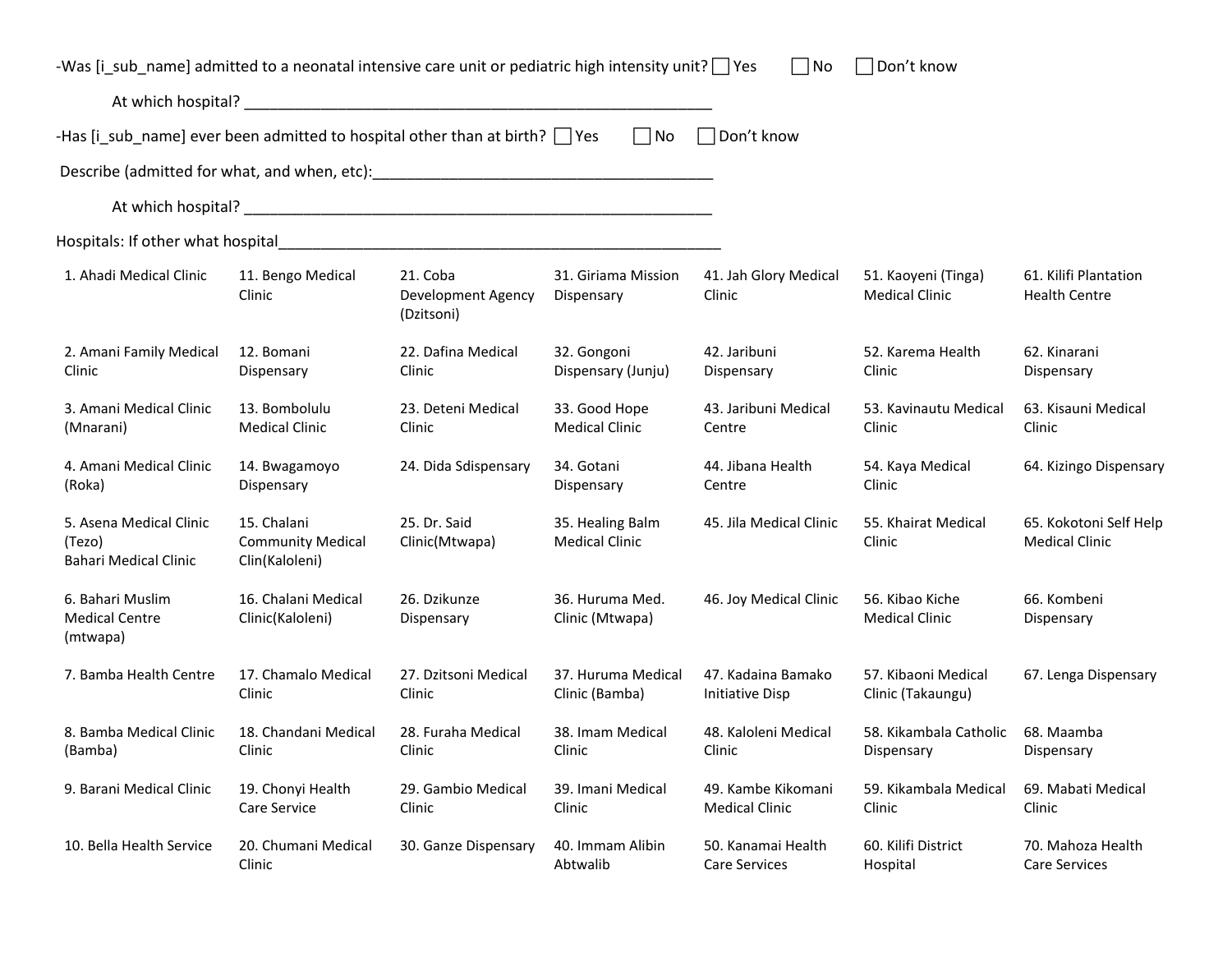## **Hospitals Continued:**

| 71. Majengo Medical<br>Clinic                      | 82. Mirihini<br>Dispensary                      | 93. Mtondia Medical<br>Clinic                        | 104. Ngerenya<br>Dispensary                | 115. Ruruma Chokwe<br>Memorial             | 126. St Jane Med.<br>Clinic                              | 137. Tumaini Medical                                  |
|----------------------------------------------------|-------------------------------------------------|------------------------------------------------------|--------------------------------------------|--------------------------------------------|----------------------------------------------------------|-------------------------------------------------------|
| 72. Makanzani<br>Dispensary (Kaloleni-<br>Rabai)   | 83. Mission Union<br>Clinic                     | 94. Mtondia Medical<br>Clinic (Kibaoni)              | 105. Noor Medical<br>Clinic                | 116. Salama Medical<br>Clinic              | 127. St. Annes<br>Catholic                               | 138. Tumaini Medical<br>Clinic                        |
| 73. Manarani<br>dispensary                         | 84. Miwani<br><b>Community Health</b><br>Centre | 95. Mtwapa<br>Dispensary                             | 106. Nuru Medical<br>Clinic (Mtwapa)       | 117. Sau Health<br>Centre                  | 128. St. Lukes Hospital                                  | 139. Tunza Medical<br>Clinic                          |
| 74. Mariakani<br><b>Barracks Medical</b><br>Centre | 85. Mkangagani<br><b>Medical Clinic</b>         | 96. Mtwapa Highway<br>Clinic                         | 107. Pinglikani<br>Dispensary              | 118. Seaside Medical<br>Clinic             | 129. St. Nicholas<br><b>Medical Clinic</b>               | 140. Union Medical<br>Clinic                          |
| 75. Mariakani Health<br>Centre                     | 86. Mkanjuni Voroni<br><b>Medical Clinic</b>    | 97. Mtwapa Nursing<br>Home (George)                  | 108. Pumzika Medical<br>Clinic             | 119. Shangia Medical<br>Clinic             | 130. St. Theresa<br><b>Catholic Clinic</b><br>(Chasimba) | 141. Upendo Medical<br>Clinic (Roka)                  |
| 76. Mariakani Medical<br>Clinic                    | 87. Msenangu<br><b>Medical Clinic</b>           | 98. Murachakwe<br>Dispensary (Vitengeni<br>Division) | 109. Pwanic Maternity<br>& Nursing Home    | 120. Shanzu Medical<br>Centre              | 131. Sun N Sand<br><b>Community Clinic</b>               | 142. Upendo Medical<br>Clinic Mariakan                |
| 77. Mariango Medical<br>Clinic                     | 88. Msumarini<br><b>Medical Clinic</b>          | 99. Mwananchi<br><b>Medical Clinic</b>               | 110. Rabai Health<br>Centre                | 121. Shariani Medical<br>Clinic            | 132. Super Medical<br>Clinic                             | 143. Utu Bora Medical<br>Clinic (Maweni)              |
| 78. Matanomanne<br><b>Medical Clinic</b>           | 89. Mt Harmony<br><b>Medical Clinic</b>         | 100. Mwanzo Medical<br>Clinic                        | 111. Rayman Medical<br>Clinic              | 122. Shaurimoyo<br>Dispensary              | 133. Takaungu<br>Dispensary                              | 144. Uzima Medical<br>Clinic                          |
| 79. Matsangoni<br>Dispensary                       | 90. Mtaani Medical<br>Clinic                    | 101. Neema Health<br>Service Center                  | 112. Ribe Dispensary                       | 123. Sokoke Medical<br>Clinic (Kakanjuni)  | 134. Tezo Community<br><b>Health Care</b>                | 145. Vipingo Health<br>Centre                         |
| 80. Matsngoni<br><b>Medical Clinic</b>             | 91. Mtepeni<br>Dispensary                       | 102. Neema Medical<br>Clinic (Kaloleni)              | 113. Rika Medical<br>Clinic                | 124. Sokoke Medical<br>Clinic (Kithegwani) | 135. Tezo Medical<br>Clinic                              | 146. Vipingo<br><b>Plantation Dispensary</b>          |
| 81. Mgamboni<br>Dispensary                         | 92. Mtondia Bamako<br>Clinic                    | 103. New Mwema<br><b>Medical Clinic</b>              | 114. Rimba Family<br><b>Medical Clinic</b> | 125. St Hannah Med.<br>Clinic              | 136. Tsangatsini<br>Dispensary                           | 147. Vyambani<br><b>Medical Centre</b><br>(Mitangoni) |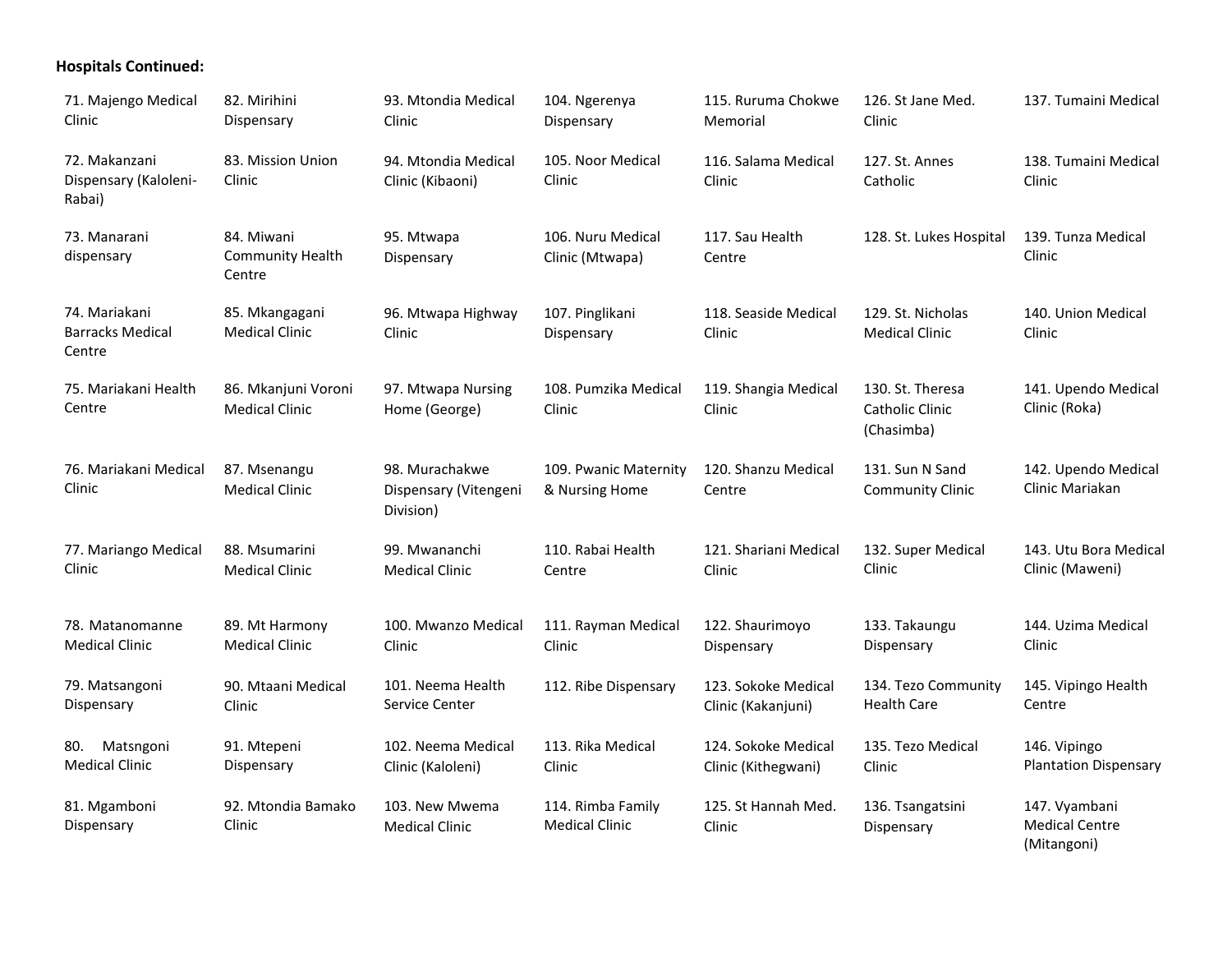| -How long did it take before [i_sub_name] was sucking? $\Box$ < 24 hours $\Box$ 1-2 days $\Box$ 3-4 days $\Box$ 5-10 days $\Box$ > 10 days $\Box$ Don't know<br>$\Box$ Don't know<br>-Was [i_sub_name] yellow or jaundiced in the first few days of life? $\Box$ Yes<br>$\Box$ No<br>-Did [i_sub_name] require treatment in the clinic for the jaundice? |
|----------------------------------------------------------------------------------------------------------------------------------------------------------------------------------------------------------------------------------------------------------------------------------------------------------------------------------------------------------|
| $\Box$ Yes, lights (photo therapy) $\Box$ Yes, exchange transfusion $\Box$ Other treatment (Describe) $\Box$ Don't Know<br>$\Box$ No                                                                                                                                                                                                                     |
| -Did [i_sub_name] have seizures in the first month of life? $\Box$ Yes<br>$\Box$ Don't know<br>$\Box$ No                                                                                                                                                                                                                                                 |
| <b>Medical History:</b>                                                                                                                                                                                                                                                                                                                                  |
| $\Box$ Don't know<br>-Has a doctor ever diagnosed [i_sub_name] with infection of the brain (for example, meningitis) $\Box$ Yes<br>$\Box$ No                                                                                                                                                                                                             |
| $\Box$ Don't know<br>-Has a doctor ever diagnosed [i_sub_name] with a traumatic brain injury? $\Box$ Yes<br>$\Box$ No                                                                                                                                                                                                                                    |
| $\Box$ No<br>$\Box$ Don't know<br>-Has a doctor ever diagnosed $[i$ sub name] with HIV? $\Box$ Yes                                                                                                                                                                                                                                                       |
| Don't know<br>-Has a doctor ever diagnosed $[i$ sub name] with malaria affecting his/her brain? $\Box$ Yes<br>$\Box$ No                                                                                                                                                                                                                                  |
| -Has [i_sub_name] had a near drowning incident? $\Box$ Yes<br>$\Box$ Don't know<br>$\Box$ No                                                                                                                                                                                                                                                             |
| $\Box$ No<br>-Does [i_sub_name] speak any words? $\Box$ Yes                                                                                                                                                                                                                                                                                              |
| -At what age did [i_sub_name] speak their first words of meaning? [REPORT IN MONTHS] _<br>(months)                                                                                                                                                                                                                                                       |
| -Does [i_sub_name] walk? $\Box$ Yes<br>$\Box$ No                                                                                                                                                                                                                                                                                                         |
| -At what age did [i_sub_name] take their first independent steps? [REPORT IN MONTHS]<br>(months)                                                                                                                                                                                                                                                         |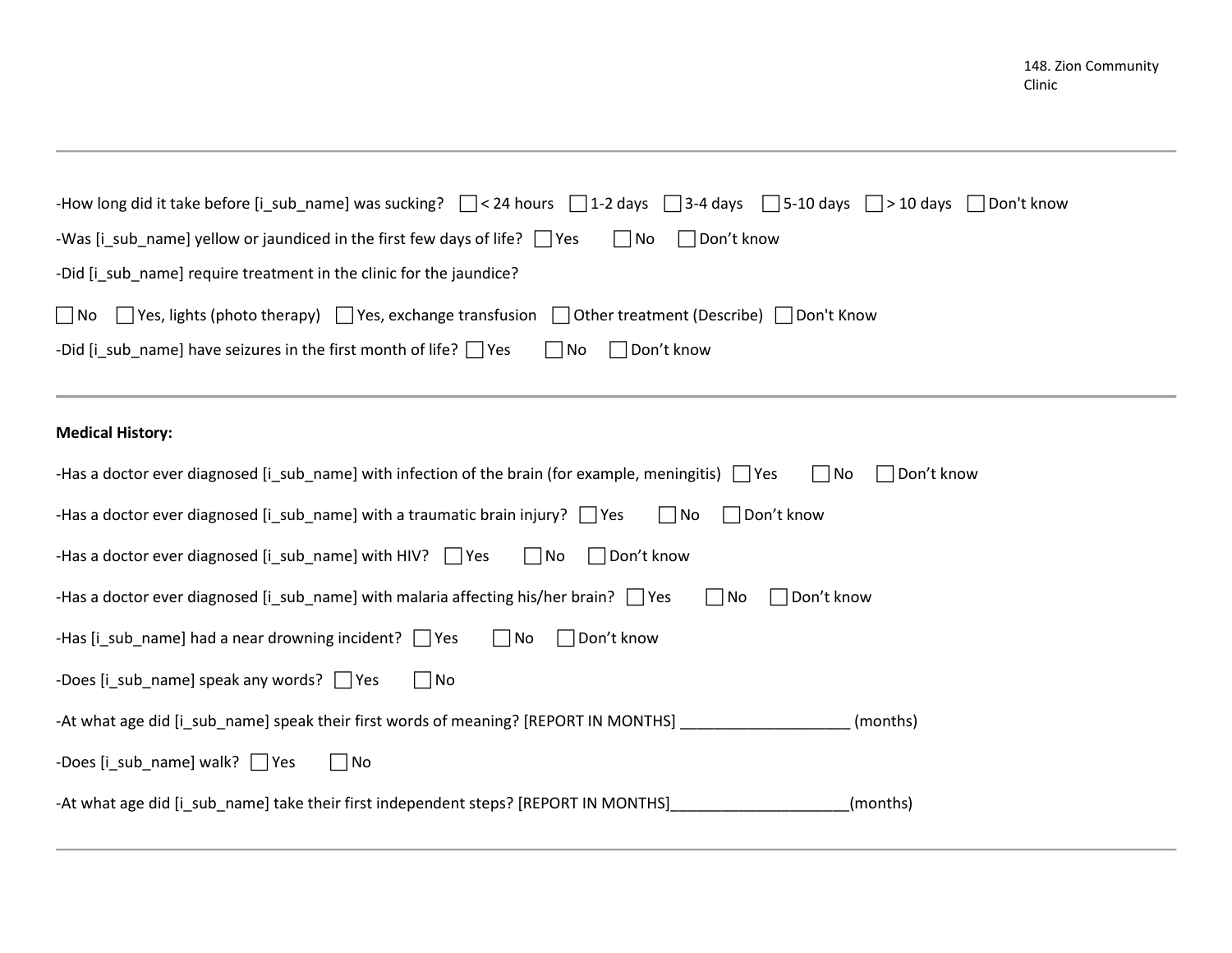### **Neurological History:**

| -Does [i_sub_name] have any problems with memory or forgetting things that happened recently? (for example, where he/she puts things, items at the shop) |
|----------------------------------------------------------------------------------------------------------------------------------------------------------|
| $\Box$ Yes<br>$\Box$ Not Applicable<br>$\Box$ No                                                                                                         |
| Not Applicable<br>- Does [i_sub_name] have difficulty doing activities involving concentration and thinking? $\Box$ Yes<br>$\Box$ No                     |
| $\Box$ No<br>Don't know<br>-Does [i_sub_name] have any problems with their vision/eyesight, hearing, smell or taste? $\Box$ Yes                          |
| Select all that apply: $\Box$ vision/eyesight $\Box$ hearing<br>$\vert$   smell<br>  taste                                                               |
| -Does [i_sub_name] have any problems with swallowing food or drink? $\Box$ Yes<br>$\Box$ No                                                              |
| -Have you noticed any weakness of his/her face? $\Box$ Yes<br>$\Box$ No                                                                                  |
| -Does [i_sub_name] have any difficulty speaking words clearly? $\Box$ Yes<br>$\Box$ No<br>Not Applicable                                                 |
| -Does [i_sub_name] have any balance difficulty or unsteadiness when he/she walks? $\Box$ Yes<br>$\Box$ No<br>$\Box$ Not Applicable                       |
| -Does [i_sub_name] have any clumsiness or slowing of hand movements? $\Box$ Yes<br>$\Box$ No                                                             |
| $\Box$ Don't know<br>-Does [i_sub_name] have any numbness, loss of sensation, or tingling in their toes, feet, or fingertips? $\Box$ Yes<br>$\Box$ No    |
| -Does [i_sub_name] have any headaches? $\Box$ Yes<br>$\Box$ No<br>$\Box$ Don't know                                                                      |
| $\Box$ Not Applicable<br>-Does [i_sub_name] have any problems controlling bladder or bowel functions? If yes, ask details $\Box$ Yes<br>$\Box$ No        |
| -Did [i_sub_name] ever have seizures? $\Box$ Yes<br>$\Box$ Don't know<br>$\Box$ No                                                                       |
| -Were they always associated with a fever? (Controls must be Yes) $\Box$ Yes<br>Don't know<br>$\Box$ No                                                  |
| -Did they start on one side of the body and transfer? Or were they all over the body? $\Box$ Focal<br>$\Box$ Generalized<br>$\Box$ Don't know            |
| -Were they prolonged (greater than 15 minutes)?<br>Don't know<br>$\Box$ No<br>$\Box$ Yes                                                                 |
|                                                                                                                                                          |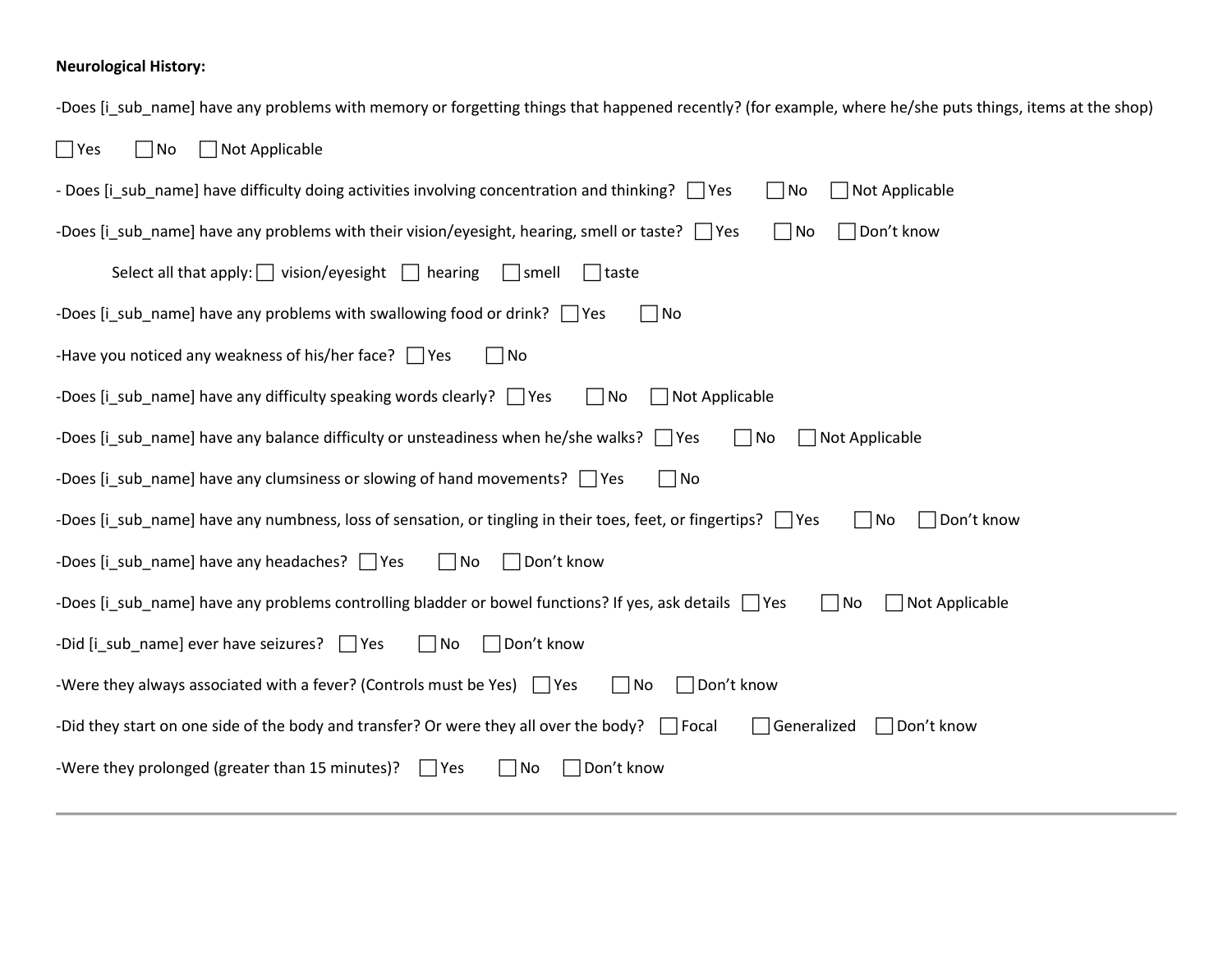### **Family History**

| If the guardian is not the biological parent, ask about the biological mother/father                                                               |
|----------------------------------------------------------------------------------------------------------------------------------------------------|
| -How many pregnancies has [i_sub_name]'s mother had? $\Box$ 1<br>$\Box$ 2<br>$\Box$ 3<br>$\Box$ 5 or more<br>$\vert$ $\vert$ 4                     |
| <b>Family History</b>                                                                                                                              |
| For the following questions, "you" refers to the child's biological mother.                                                                        |
| -How many pregnancies have you had? $\Box$ 1 $\Box$ 2<br>$\Box$ 3<br>$\Box$ 5 or more<br>$\vert$  4                                                |
|                                                                                                                                                    |
| -How many siblings does this child have?________________                                                                                           |
| -How many siblings does this child have? $\Box$ 1 $\Box$ 2<br>$\Box$ 3<br>$\Box$ 5 or more<br>$\Box$ 4                                             |
| $\Box$ No<br>-Has any other sibling had a similar condition to $[i\_sub\_name]$ ? $\Box$ Yes                                                       |
| -Has any sibling had seizures? $\Box$ Yes<br>$\Box$ No                                                                                             |
| -How many siblings have been diagnosed with a serious health condition?<br>$\Box$ 0<br>$\Box$ 1<br>$\Box$ 2<br>$\Box$ 3<br>$\vert$   5<br>$\Box$ 4 |
| Please describe the condition for each child:                                                                                                      |
|                                                                                                                                                    |
|                                                                                                                                                    |
| Interview questions stop here, and the remainder of the questions involve physical assessment. (MOTHER)                                            |
| Anthropometrics:                                                                                                                                   |

| -Is [i sub name]'s biological mother present for accurate measurement? $\Box$ Yes         | l INo |           |
|-------------------------------------------------------------------------------------------|-------|-----------|
| -Can the respondent provide an estimate of the mother's height in her absence? $\Box$ Yes |       | $\Box$ No |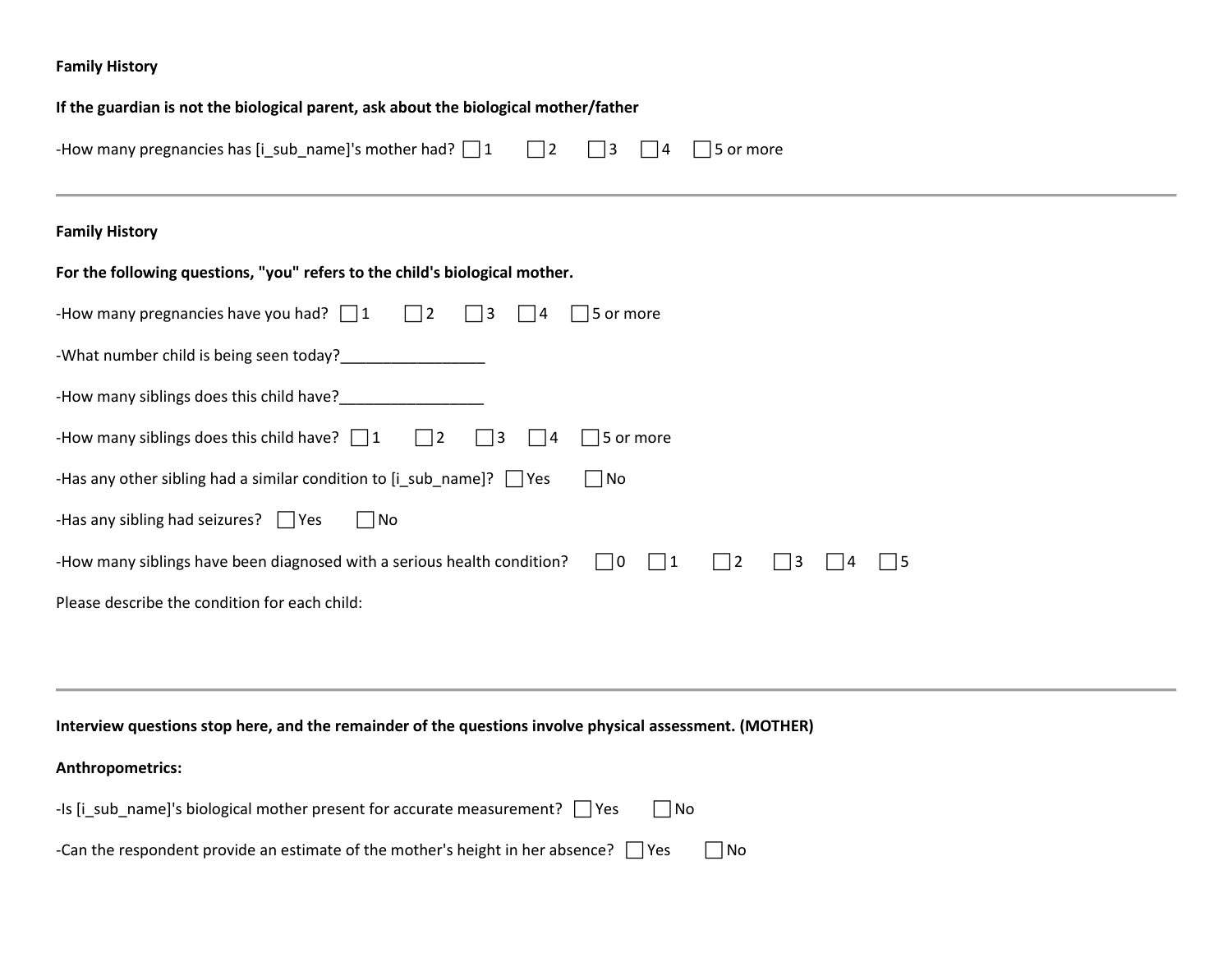| -Biological mother's height (estimated): ________________<br>(cm)                                      |
|--------------------------------------------------------------------------------------------------------|
| -Biological mother's height: _______________(cm)                                                       |
| -Please select if this is a measured or reported value $\Box$ Measured<br>$\Box$ Reported              |
| -Biological mother's head circumference: _______________(cm)                                           |
| -Please select if this is a measured or reported value $\Box$ Measured<br>$\Box$ Reported              |
| (FATHER)-Anthropometrics:                                                                              |
| -Is [i_sub_name]'s biological father's present for accurate measurement? Thes<br>$\Box$ No             |
| -Can the respondent provide an estimate of the father's height in her absence? $\Box$ Yes<br>$\Box$ No |
| -Biological father's height (estimated): ________________(cm)                                          |
| -Biological father's height: ______________(cm)                                                        |
| -Please select if this is a measured or reported value $\Box$ Measured<br>$\Box$ Reported              |
| -Biological father's head circumference: ______________ (cm)                                           |
| -Please select if this is a measured or reported value $\Box$ Measured<br>$\Box$ Reported              |
| <b>CHILD-Anthropometrics:</b>                                                                          |
| -Height: _______________<br>cm                                                                         |
| -Weight: ____________________kg                                                                        |
|                                                                                                        |
| -Head Circumference: ________________cm                                                                |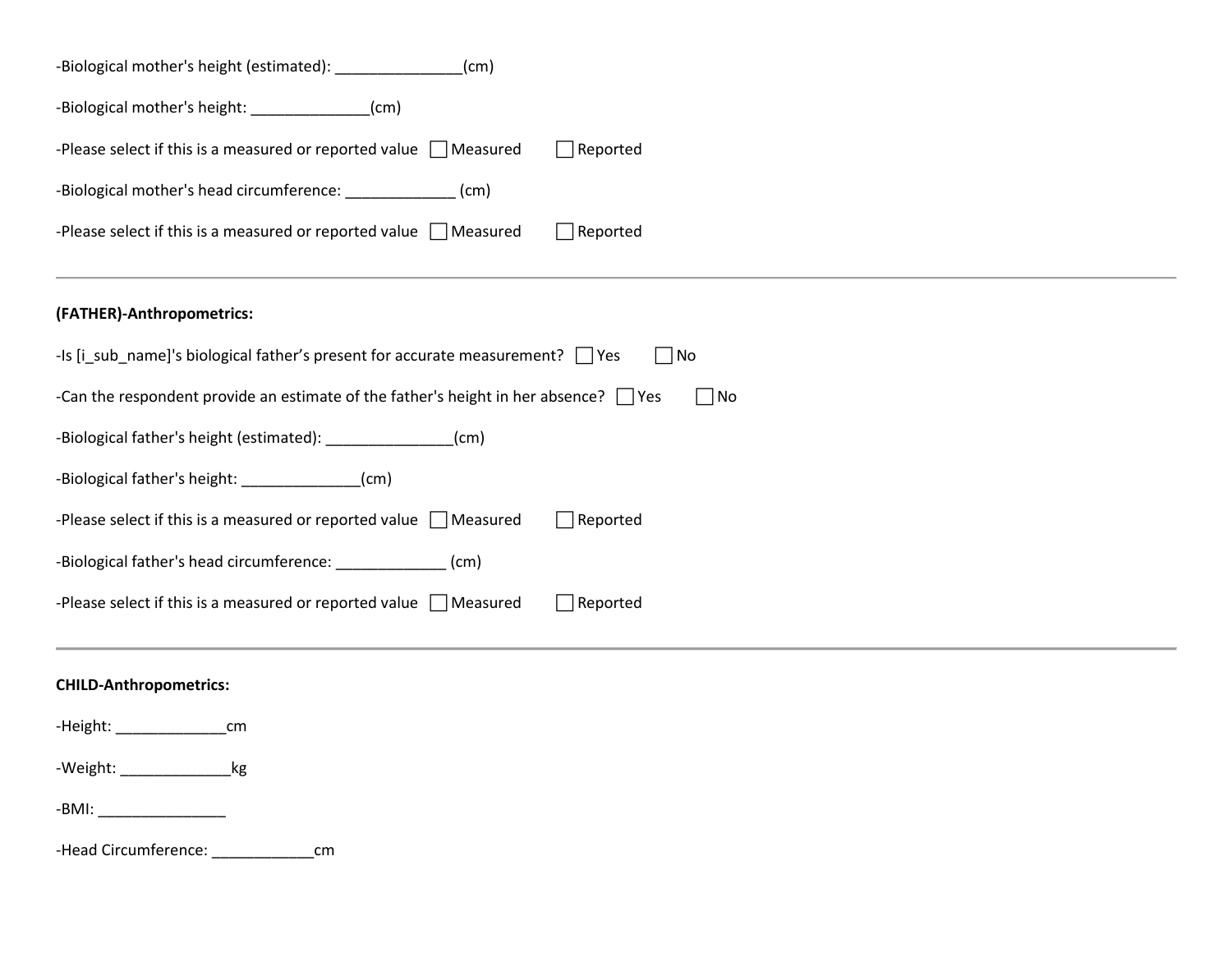| <b>Dysmorphias (Omit for controls)</b>                                                                                                                                                      |
|---------------------------------------------------------------------------------------------------------------------------------------------------------------------------------------------|
| - Craniofacial dysmorphia 9 Yes<br>$\vert$ $\vert$ No                                                                                                                                       |
| - Dysmorphias: Check all that apply   Abnormal skull shape   Cleft upper lip   Cleft palate   Abnormal facies   Other                                                                       |
| -Type of cleft upper lip: $\Box$ Cleft hard palate $\Box$ Cleft soft palate $\Box$ Unable to assess                                                                                         |
| -Type of abnormal facies: $\Box$ Facial asymmetry $\Box$ Abnormal midface $\Box$ Coarse facial features<br>$\Box$ Other                                                                     |
| <b>Ocular Defects:</b>                                                                                                                                                                      |
| -Ocular defect present: $\Box$ Yes<br>$\Box$ Unable to access<br>$\Box$ No                                                                                                                  |
| -Type of ocular defect-check all that apply:                                                                                                                                                |
| □ Coloboma (iris missing) □ Cataract Microphthalmia □ Strabismus (cross-eyed) □ Hypotelorism (small distance between eyes) □ Hypertelorism (large<br>$\Box$ Other<br>distance between eyes) |
|                                                                                                                                                                                             |
| <b>Hearing/ear Defects:</b>                                                                                                                                                                 |
| -Hearing/ear defect present: $\Box$ Yes $\Box$ No<br>$\Box$ Unable to access                                                                                                                |
| -Type of hearing/ear defect- check all that apply:                                                                                                                                          |
| Sensorineural deafness $\Box$ Preauricular pit $\Box$ Preauricular skin tag $\Box$ Abnormality of the outer ear $\Box$ Other                                                                |
| -Type of abnormality of the outer ear: $\Box$ Abnormal location/position<br>$\Box$ Unilateral deformity<br>Bilateral deformity                                                              |
| -What other type of heaing/ear defect?                                                                                                                                                      |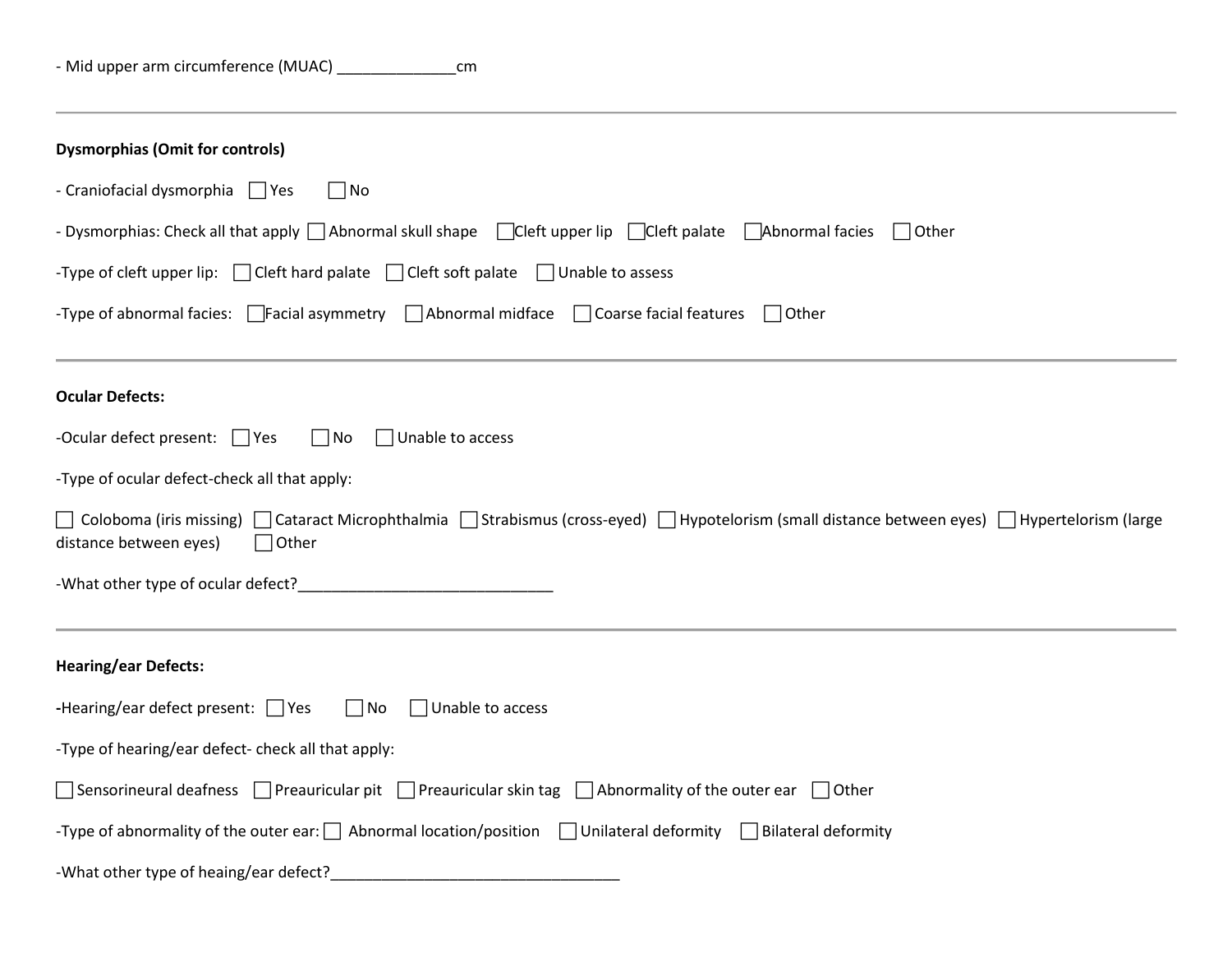| <b>Skin Abnormalities:</b>                                                                                                                                           |
|----------------------------------------------------------------------------------------------------------------------------------------------------------------------|
| -Skin Abnormalities: 7 Yes<br>$\Box$ Unable to access<br>$\Box$ No                                                                                                   |
| -Type of skin abnormality-check all that apply: $\Box$ Hyperpigmentation of the skin $\Box$ Hypopigmentation of the skin<br>$\Box$ Capillary hemangiomas             |
| $\Box$ Telangiectasia<br>$\Box$ Other                                                                                                                                |
| -Type of hyperpigmentation: $\Box$ Linear hyperpigmentation $\Box$ Cafe au lait macules (hypermelanotic macules) $\Box$ Mongolian blue spot                          |
| -Number of hypermelanotic macules: $\Box$ One spot $\Box$ Few spots (2 to 5) $\Box$ Multiple spots (more than 6)                                                     |
| -Hypomelanotic macule: $\Box$ Yes<br>$\Box$ No                                                                                                                       |
|                                                                                                                                                                      |
| <b>Cardiac Defects:</b>                                                                                                                                              |
| -Does the child have a known cardiac defect? (Reported) $\Box$ Yes<br>$\Box$ No<br>$\Box$ Don't know                                                                 |
| -Type of cardiac defect: check all that apply (reported): $\Box$ Atrial septal defect $\Box$ Ventricular septal defect $\Box$ Complete atrioventricular canal defect |
| ◯ Coarctation of aorta │ Tetralogy of Fallot │ Cardiomyopathy │ Arrhythmia<br>$\Box$ Other                                                                           |
| -What other type of cardiac defect?_______________                                                                                                                   |
| -Is a heart murmur present? (Assessed) $\Box$ Yes<br>$\Box$ No<br>$\Box$ Unable to access                                                                            |
| -Are signs of cardiac failure present? (Assessed)   Yes<br>$\Box$ No<br>$\Box$ Unable to access                                                                      |
| <b>Musculoskeletal abnormality:</b>                                                                                                                                  |
| -Musculoskeletal abnormality: Ves<br>$\Box$ Unable to access<br>$\Box$ No                                                                                            |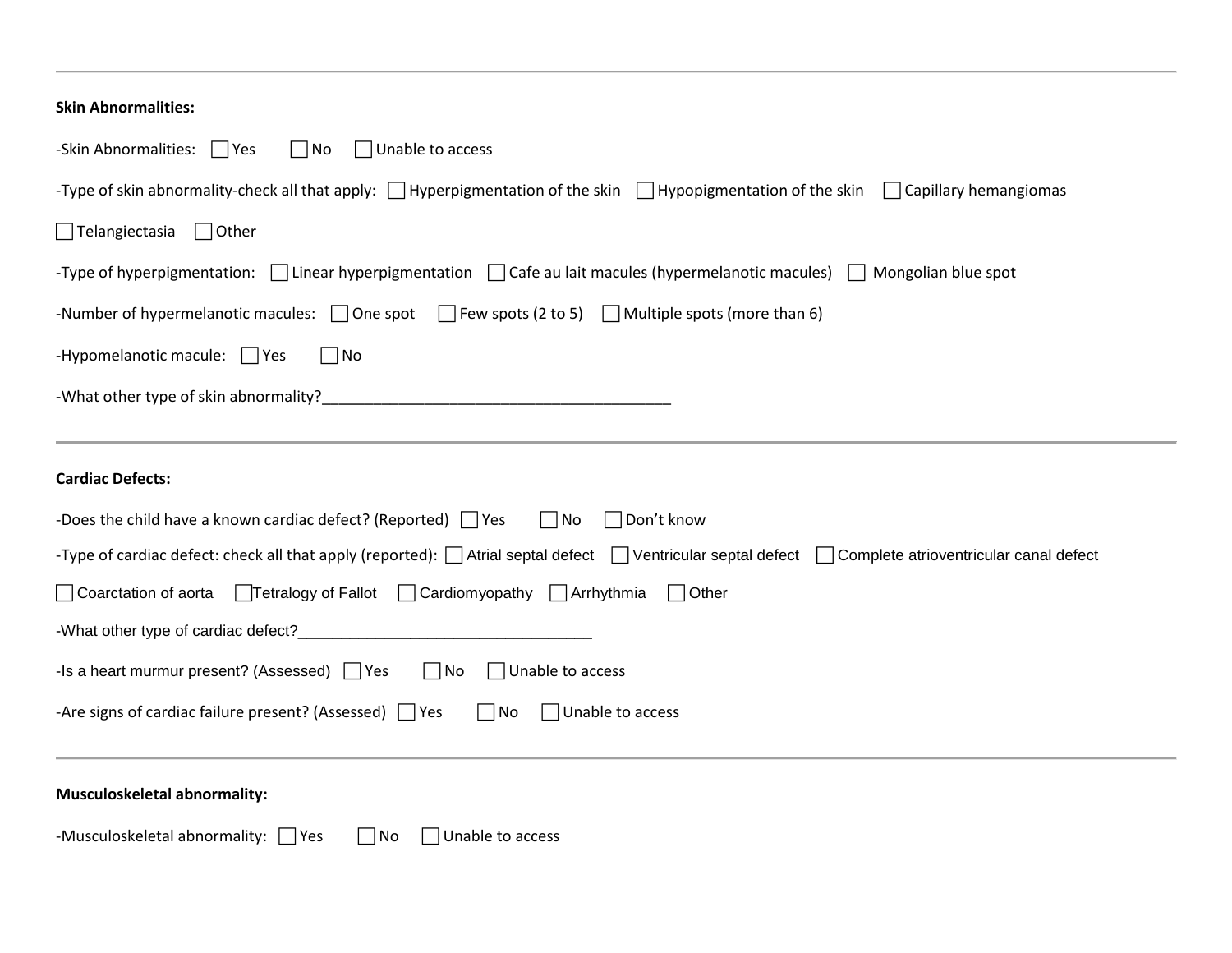-Type of musculoskeletal abnormality-check all that apply:

| $\Box$ Camptodactyly (abnormal shape of finger or toe) $\Box$ Brachydactyly (shortened fingers or toes) $\Box$ Syndactyly (fused finger or toe)<br>$\Box$ Polydactyly (too many fingers or toes) $\Box$ Oligodactyly (not enough fingers or toes) $\Box$ Scoliosis $\Box$ Talipes equinovarus (club foot) $\Box$ Spinal dysraphism<br>$\Box$ Other |
|----------------------------------------------------------------------------------------------------------------------------------------------------------------------------------------------------------------------------------------------------------------------------------------------------------------------------------------------------|
| -What other type of musculoskeletal abnormality?                                                                                                                                                                                                                                                                                                   |
| <b>Genito-urinary abnormality (optional):</b>                                                                                                                                                                                                                                                                                                      |
| -Abnormal genitalia: $\Box$ Yes<br>$\Box$ No<br>$\Box$ Unable to access                                                                                                                                                                                                                                                                            |
| -Please describe:                                                                                                                                                                                                                                                                                                                                  |
|                                                                                                                                                                                                                                                                                                                                                    |
| Sensation:                                                                                                                                                                                                                                                                                                                                         |
| -Has [i_sub_name] ever had pain, burning, pins and needles or numbness in their hands or feet? $\Box$ Yes<br>$\Box$ No<br>$\Box$ Unable to access                                                                                                                                                                                                  |
| -If "yes" please indicate where and tell us how it is NOW or how it USUALLY feels if the pain has gone away, using                                                                                                                                                                                                                                 |
| the following scale:                                                                                                                                                                                                                                                                                                                               |
| Interviewer: enter the respondent's answers below in 8b-8e                                                                                                                                                                                                                                                                                         |
| ග<br>02<br>08<br>04<br>06<br>10<br>00                                                                                                                                                                                                                                                                                                              |
| -Right-Location of Symptoms: None DFeet (or hands) only DExtends to ankles (or wrists) DExtends above ankle (wrist) but not to knee (elbow)                                                                                                                                                                                                        |
| $\Box$ Extends to knees (or elbows) $\Box$ Extends above knees (or elbows)                                                                                                                                                                                                                                                                         |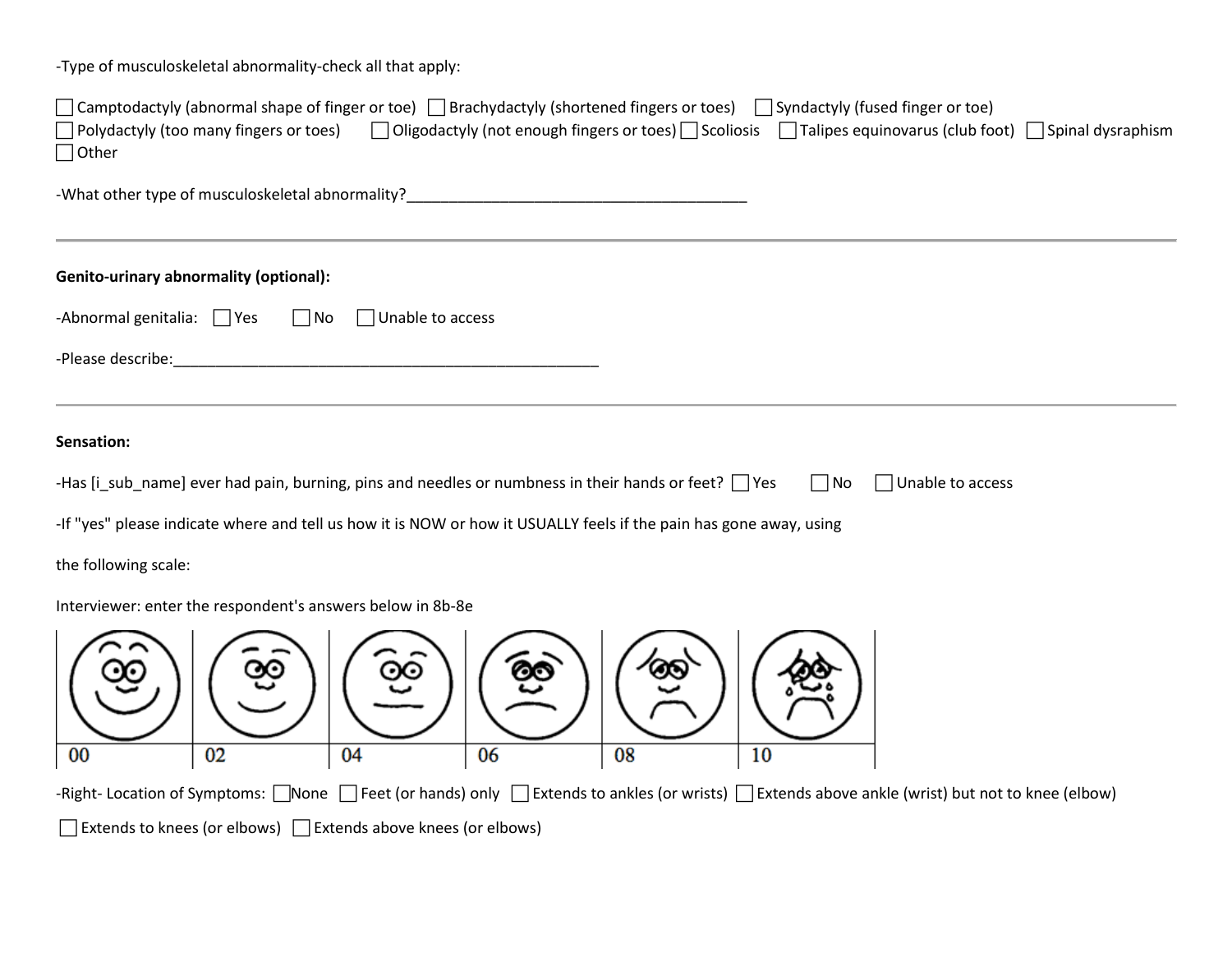| -Right-Severity of Symptoms: $\Box$ 00<br>$\Box$ 02<br>$\Box$ 04<br>$\Box$ 06<br>  08<br>$\vert$   10                                                                               |
|-------------------------------------------------------------------------------------------------------------------------------------------------------------------------------------|
| -Left- Location of Symptoms: None Feet (or hands) only Extends to ankles (or wrists) Extends above ankle (wrist) but not to knee (elbow)                                            |
| $\Box$ Extends to knees (or elbows) $\Box$ Extends above knees (or elbows)                                                                                                          |
| -Left- Severity of Symptoms: $\begin{bmatrix} 00 \\ 02 \end{bmatrix}$ 02 $\begin{bmatrix} 04 \\ 04 \end{bmatrix}$ 06 $\begin{bmatrix} 08 \\ 09 \end{bmatrix}$<br>$\vert$ $\vert$ 10 |
|                                                                                                                                                                                     |
| <b>Motor:</b>                                                                                                                                                                       |
| -Muscle Bulk: Normal Diffuse atrophy Distal symmetric atrophy (e.g. feet/hands) Proximal symmetric atrophy (e.g. thighs/arms)                                                       |
| $\Box$ Asymmetric atrophy $\Box$ Unable to evaluate or did not assess                                                                                                               |
| -Involuntary movement (Observe face, trunk, limbs at rest): $\Box$ Not present $\Box$ Myoclonus $\Box$ Athetosis $\Box$ Chorea $\Box$ Hemiballismus<br>  Complex                    |
| -Involuntary movement site: $\Box$ Orofacial $\Box$ Neck $\Box$ Trunk $\Box$ Upper limbs/hands $\Box$ Lower limbs                                                                   |
| -Muscle Tone: $\Box$ Normal $\Box$ Diffuse increase $\Box$ Increased in legs only $\Box$ Increased in one limb or on one side $\Box$ Decreased diffusely                            |
| $\Box$ Decreased in legs only $\Box$ Decreased asymmetrically $\Box$ Other $\Box$ Unable to evaluate or did not assess                                                              |
| -What other type of muscle tone?                                                                                                                                                    |
| $\Box$ Clasp-knife<br>$\Box$ Leadpipe<br>$\Box$ Other<br>-Tone quality:<br>  Cogwheel                                                                                               |
|                                                                                                                                                                                     |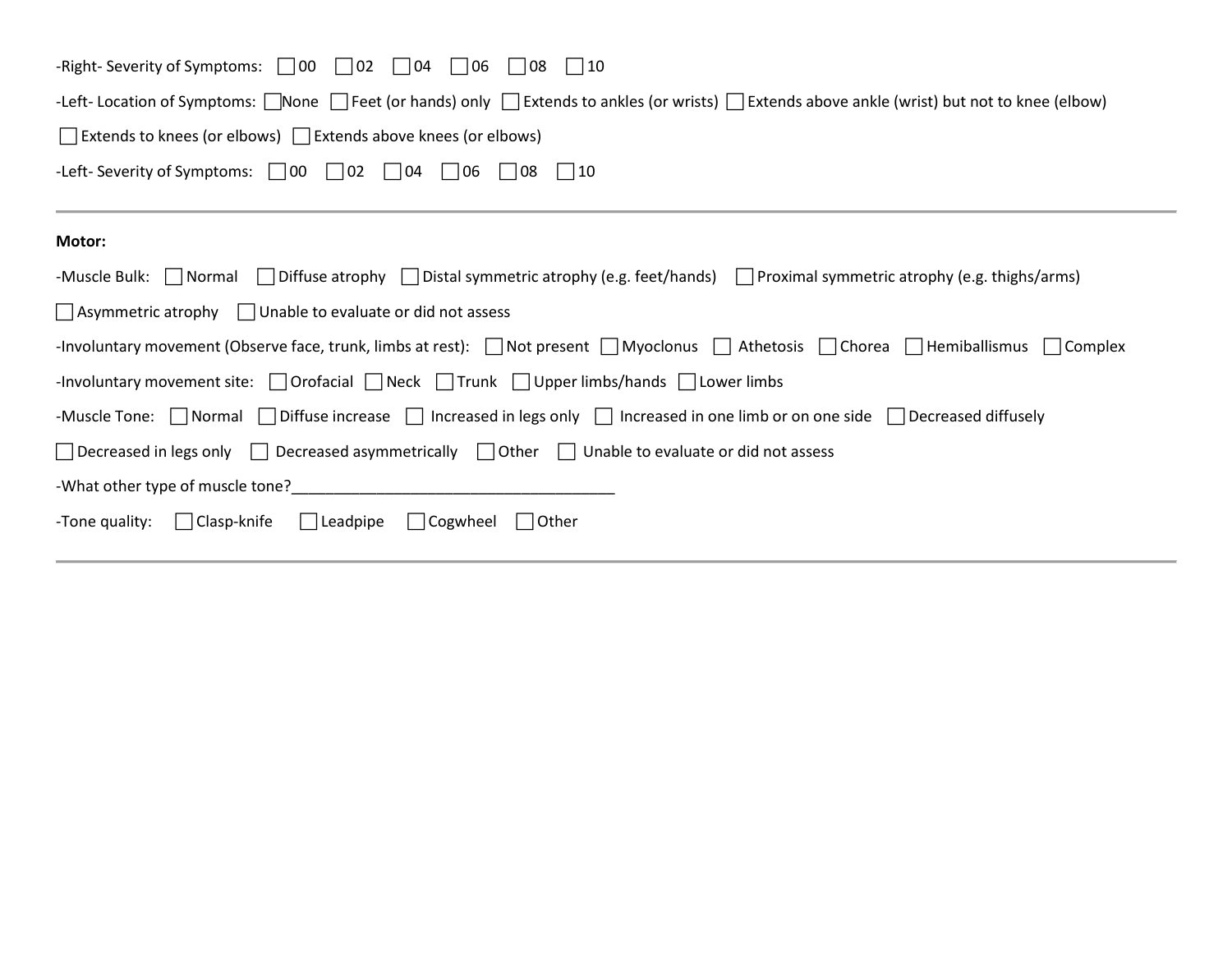#### **Strength**

**Choices:**

**Normal**

**Mild - Weakness, able to offer resistance**

**Moderate - Moderate weakness, maintains posture against gravity but not resistance**

**Severe - Severe weakness, able to move with gravity eliminated**

**Flicker - Muscle flicker only**

**Absent - Absence of movement**

#### **NA - Unable to evaluate or did not assess**

|                                 | Normal | Mild | Moderate | Severe | Flicker | Absent | N/A |
|---------------------------------|--------|------|----------|--------|---------|--------|-----|
| Right leg proximal (hip         |        |      |          |        |         |        |     |
| flexors, knee extensors)        |        |      |          |        |         |        |     |
| Left leg proximal (hip flexors, |        |      |          |        |         |        |     |
| knee extensors)                 |        |      |          |        |         |        |     |
| Right leg distal (great toe     |        |      |          |        |         |        |     |
| extensors, foot dorsiflexors,   |        |      |          |        |         |        |     |
| foot plantar flexors)           |        |      |          |        |         |        |     |
| Left leg distal (great toe      |        |      |          |        |         |        |     |
| extensors, foot dorsiflexors,   |        |      |          |        |         |        |     |
| food plantar flexors)           |        |      |          |        |         |        |     |
| Right arm proximal (shoulder    |        |      |          |        |         |        |     |
| abductors, forearm flexors      |        |      |          |        |         |        |     |
| and extensors)                  |        |      |          |        |         |        |     |
| Left arm proximal (shoulder     |        |      |          |        |         |        |     |
| abductors, forearm flexors      |        |      |          |        |         |        |     |
| and extensors)                  |        |      |          |        |         |        |     |
| Right arm distal (finger        |        |      |          |        |         |        |     |
| spread, wrist extensors)        |        |      |          |        |         |        |     |
| Left arm distal (finder         |        |      |          |        |         |        |     |
| spread, wrist extensors)        |        |      |          |        |         |        |     |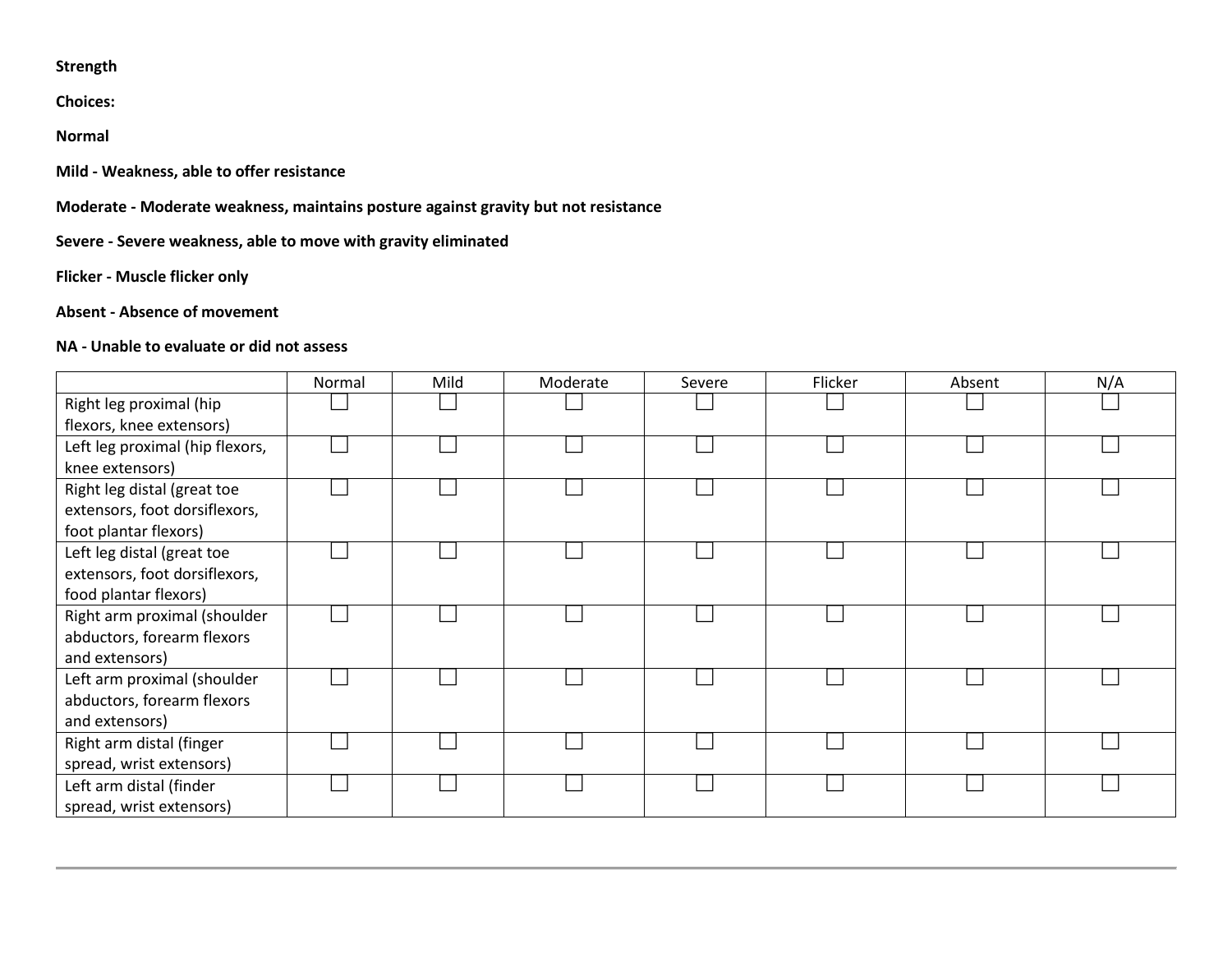### **Gait:**

| -Gait Coordination: Normal                        |                                                                                                                                  |      |          | Mild impairment (evident only on rapid turns or tandem) Moderate impairment (clear difficulty of unassisted gait)                                  |     |
|---------------------------------------------------|----------------------------------------------------------------------------------------------------------------------------------|------|----------|----------------------------------------------------------------------------------------------------------------------------------------------------|-----|
|                                                   | Severe impairment (walking only with assistance) $\Box$ Non-ambulatory $\Box$ Weakness precludes assessment of gait coordination |      |          |                                                                                                                                                    |     |
| $\Box$ Unable to evaluate or did not assess       |                                                                                                                                  |      |          |                                                                                                                                                    |     |
|                                                   |                                                                                                                                  |      |          |                                                                                                                                                    |     |
|                                                   |                                                                                                                                  |      |          | -Gait Appearance: $\Box$ Normal $\Box$ Predominant abnormality is wide-based or weakness of foot dorsiflexors (neuropathic or "foot slapping")     |     |
|                                                   |                                                                                                                                  |      |          | Predominant abnormality is bilateral spasticity (stiff "scissoring" gait) $\Box$ Predominant abnormality is hemiparetic gait $\Box$ Unable to walk |     |
| $\Box$ Unable to determine or did not assess      |                                                                                                                                  |      |          |                                                                                                                                                    |     |
| <b>Limb Coordination</b>                          |                                                                                                                                  |      |          |                                                                                                                                                    |     |
| Test:                                             |                                                                                                                                  |      |          |                                                                                                                                                    |     |
| a) rapid opposition the first and second fingers  |                                                                                                                                  |      |          |                                                                                                                                                    |     |
| b) rapid wrist rotation                           |                                                                                                                                  |      |          |                                                                                                                                                    |     |
| c) rapid foot-tapping                             |                                                                                                                                  |      |          |                                                                                                                                                    |     |
| <b>Choices:</b>                                   |                                                                                                                                  |      |          |                                                                                                                                                    |     |
| <b>Normal</b>                                     |                                                                                                                                  |      |          |                                                                                                                                                    |     |
|                                                   | Mild - Mild slowness or clumsiness (compared to examiner, the movement is slightly slower,                                       |      |          |                                                                                                                                                    |     |
| fatigues or breaks down earlier)                  |                                                                                                                                  |      |          |                                                                                                                                                    |     |
| <b>Moderate - Moderate slowness or clumsiness</b> |                                                                                                                                  |      |          |                                                                                                                                                    |     |
| Severe - Weakness precludes assessment            |                                                                                                                                  |      |          |                                                                                                                                                    |     |
| NA - Unable to determine or did not assess        |                                                                                                                                  |      |          |                                                                                                                                                    |     |
|                                                   | Normal                                                                                                                           | Mild | Moderate | Severe                                                                                                                                             | N/A |
| Right upper extremity                             |                                                                                                                                  |      |          |                                                                                                                                                    |     |
| Left upper extremity                              |                                                                                                                                  |      |          |                                                                                                                                                    |     |
| Right lower extremity                             |                                                                                                                                  |      |          |                                                                                                                                                    |     |

Left lower extremity and the contract of the contract of the contract of the contract of the contract of the contract of the contract of the contract of the contract of the contract of the contract of the contract of the c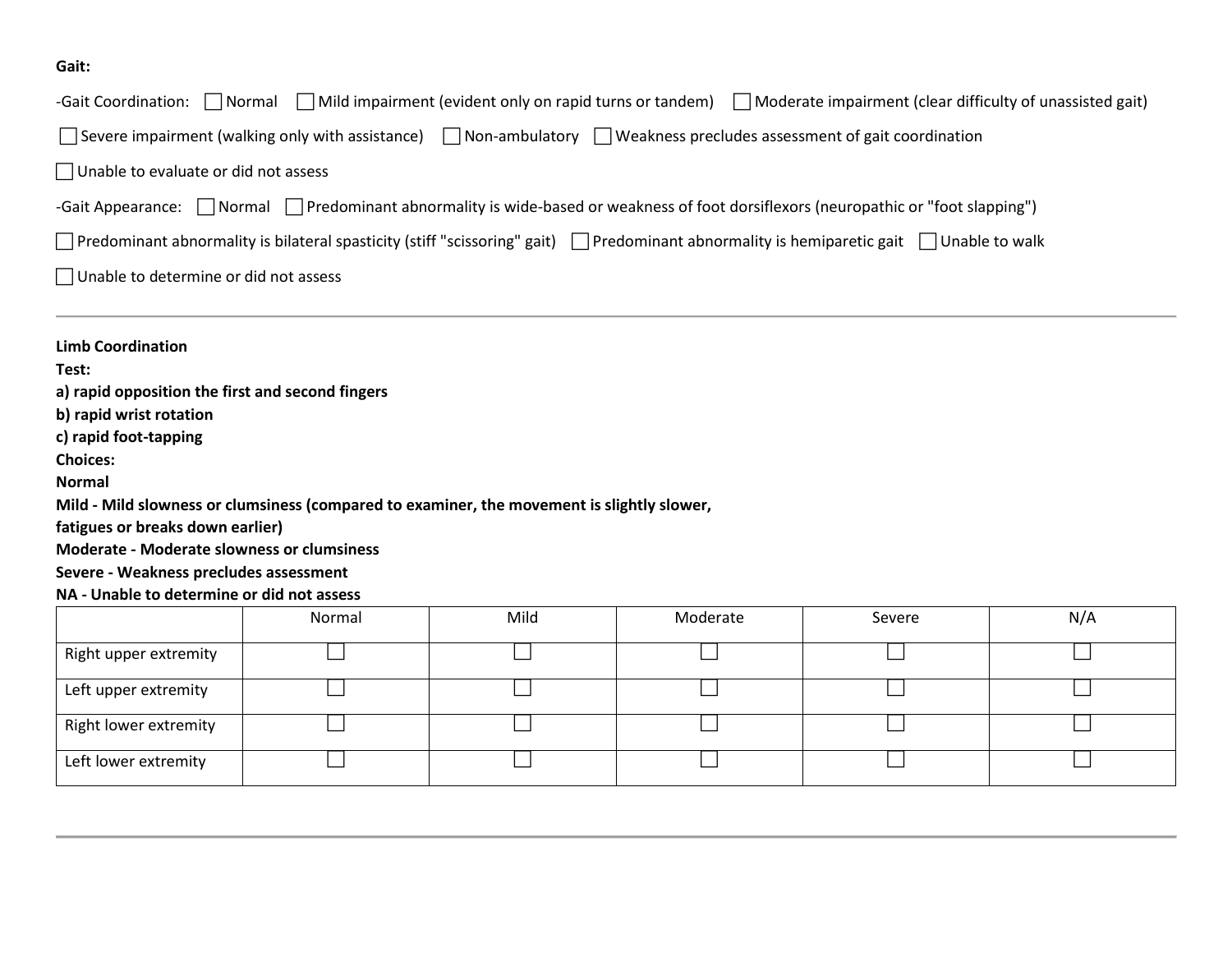### **Reflexes:**

| -Deep Tendon Reflexes: $\Box$ Normal $\Box$ Increased diffusely $\Box$ Increased in legs only $\Box$ Increased in one limb or on one side                   |
|-------------------------------------------------------------------------------------------------------------------------------------------------------------|
| Decreased diffusely $\Box$ Decreased distally and symmetrically $\Box$ Decreased or absent ankle jerks only $\Box$ Decreased asymmetrically                 |
| $\Box$ Unable to evaluate or did not assess                                                                                                                 |
| -Right:   Plantar Response (Babinski)<br>$\Box$ Flexor (down-going great toe) $\Box$ Extensor (up-going great toe)<br>$\Box$ No response                    |
| $\Box$ Unable to evaluate or did not assess                                                                                                                 |
| -Left: $\Box$ Plantar Response (Babinski)<br>$\exists$ Flexor (down-going great toe) $\Box$ Extensor (up-going great toe)<br>$\Box$ No response             |
| $\Box$ Unable to evaluate or did not assess                                                                                                                 |
|                                                                                                                                                             |
| <b>Cranial Nerves:</b>                                                                                                                                      |
| $\Box$ Limited in one eye $\Box$ Limited in both eyes $\Box$ Unable to evaluate or did not assess<br>-Extraocular movements: Normal                         |
| $\Box$ Interrupted pursuits, frequent corrections $\Box$ Cannot perform pursuits or sustained nystagmus present<br>-Smooth Pursuits:<br>$\Box$ Normal       |
| $\Box$ Unable to evaluate or did not assess                                                                                                                 |
| -Accommodation Reflex: Normal<br>$\Box$ Unable to evaluate or did not assess<br>Abnormal                                                                    |
| $\Box$ Normal<br>Abnormal<br>$\Box$ Unable to evaluate or did not assess<br>- Pupillary Light Reflex:                                                       |
| -Facial Symmetry: $\Box$ Normal<br>$\Box$ Mild asymmetry or equivocal weakness $\Box$ Definite paresis or palsy $\Box$ Unable to evaluate or did not assess |
|                                                                                                                                                             |
| Summary - select all that apply                                                                                                                             |
| -Lower motor neuron lesion: $\Box$ Yes<br>$\Box$ Uncertain<br>$\Box$ No                                                                                     |
| Low-level myelopathy $\Box$<br>-Type of lower motor neuron lesion:<br>Peripheral nerve lesion<br>Other                                                      |
| -Upper motor neuron lesion:<br>$\neg$ No<br>$\Box$ Uncertain<br>$\Box$ Yes                                                                                  |
| -Type of upper motor neuron lesion:<br>$\Box$ Upper-level myelopathy<br>Ataxia<br>Other                                                                     |
| -Extra-pyramidal deficits: $\Box$ Yes<br>$\Box$ No<br>Uncertain                                                                                             |
| -Type of extra-pyramidal deficit:<br>$\Box$ Chorea<br>Dystonia<br>Ataxia<br>Other                                                                           |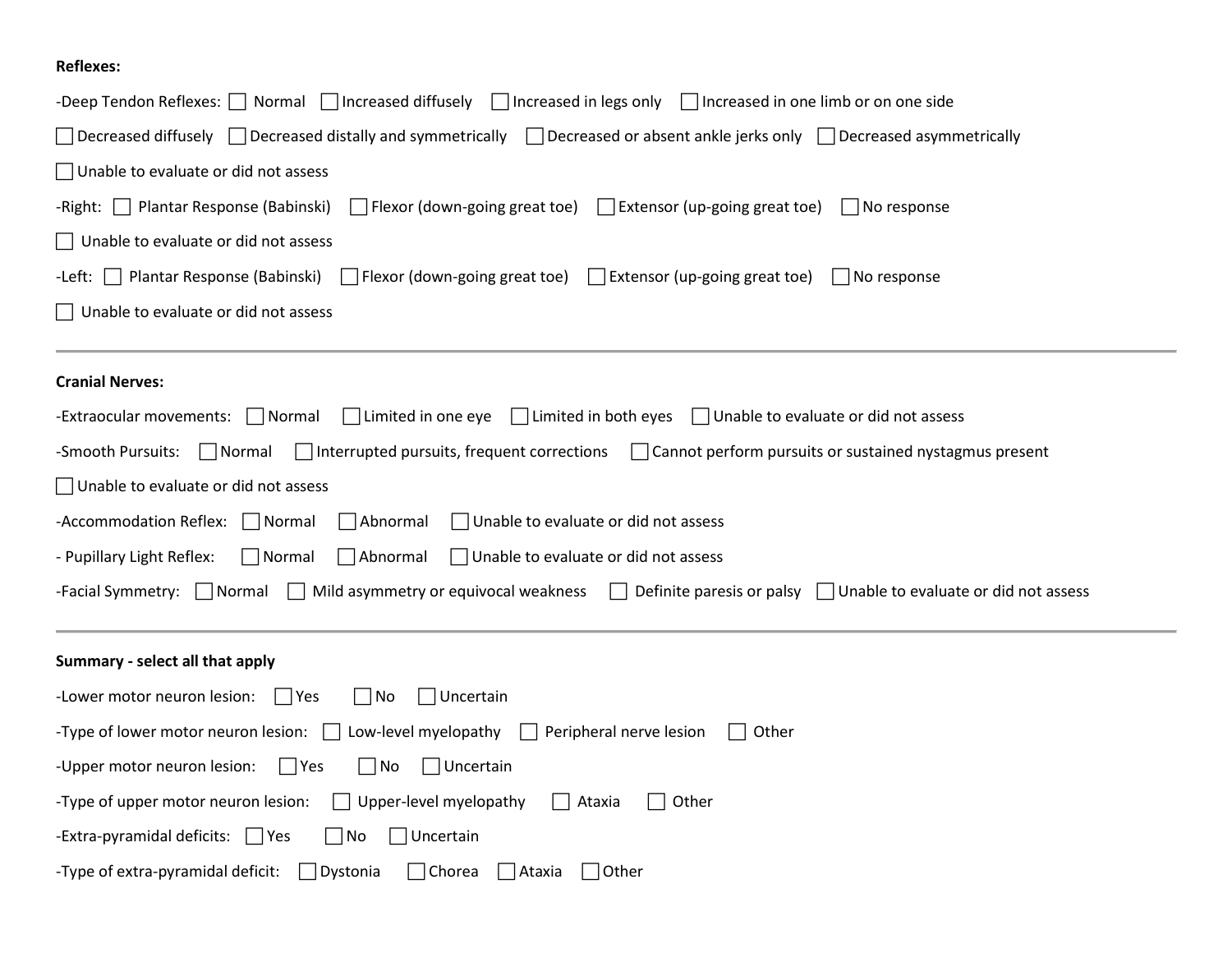| -Generalized Hypotonia: | 7 Yes | $\Box$ No | $\Box$ Uncertain |
|-------------------------|-------|-----------|------------------|
|-------------------------|-------|-----------|------------------|

| <b>DSM-V Diagnosis:</b>                                                                                                                                               |
|-----------------------------------------------------------------------------------------------------------------------------------------------------------------------|
| -Neurodevelopmental diagnosis (select all that apply): $\Box$ Intellectual disability $\Box$ Global developmental delay $\Box$ Communication disorders                |
| Autism spectrum disorders $\Box$ Attention deficit and hyperactivity disorder (ADHD) $\Box$ Specific learning disorders (eg dyslexia)                                 |
| $\Box$ Neurodevelopmental Disorder $\Box$ None of the above<br>$\Box$ Unspecified                                                                                     |
| <b>Intellectual Disability:</b>                                                                                                                                       |
| -Source of diagnosis (select all that apply): $\Box$ Neuro-Database $\Box$ EARC diagnosis $\Box$ Neuro-clinic diagnosis $\Box$ Clinically assessed during appointment |
|                                                                                                                                                                       |
| <b>Communication Disorder:</b>                                                                                                                                        |
| -Source of diagnosis (select all that apply): Neuro-Database LEARC diagnosis Neuro-clinic diagnosis Clinically assessed during appointment                            |
|                                                                                                                                                                       |
| <b>Autism Spectrum Disorder:</b>                                                                                                                                      |
| -Source of diagnosis (select all that apply): $\Box$ Neuro-Database $\Box$ EARC diagnosis $\Box$ Neuro-clinic diagnosis $\Box$ Clinically assessed during appointment |
|                                                                                                                                                                       |
| <b>ADHD:</b>                                                                                                                                                          |
| -Source of diagnosis (select all that apply): $\Box$ Neuro-Database $\Box$ EARC diagnosis $\Box$ Neuro-clinic diagnosis $\Box$ Clinically assessed during appointment |
| Name of clinician who performed clinical assessment: Name of clinical assessment:                                                                                     |